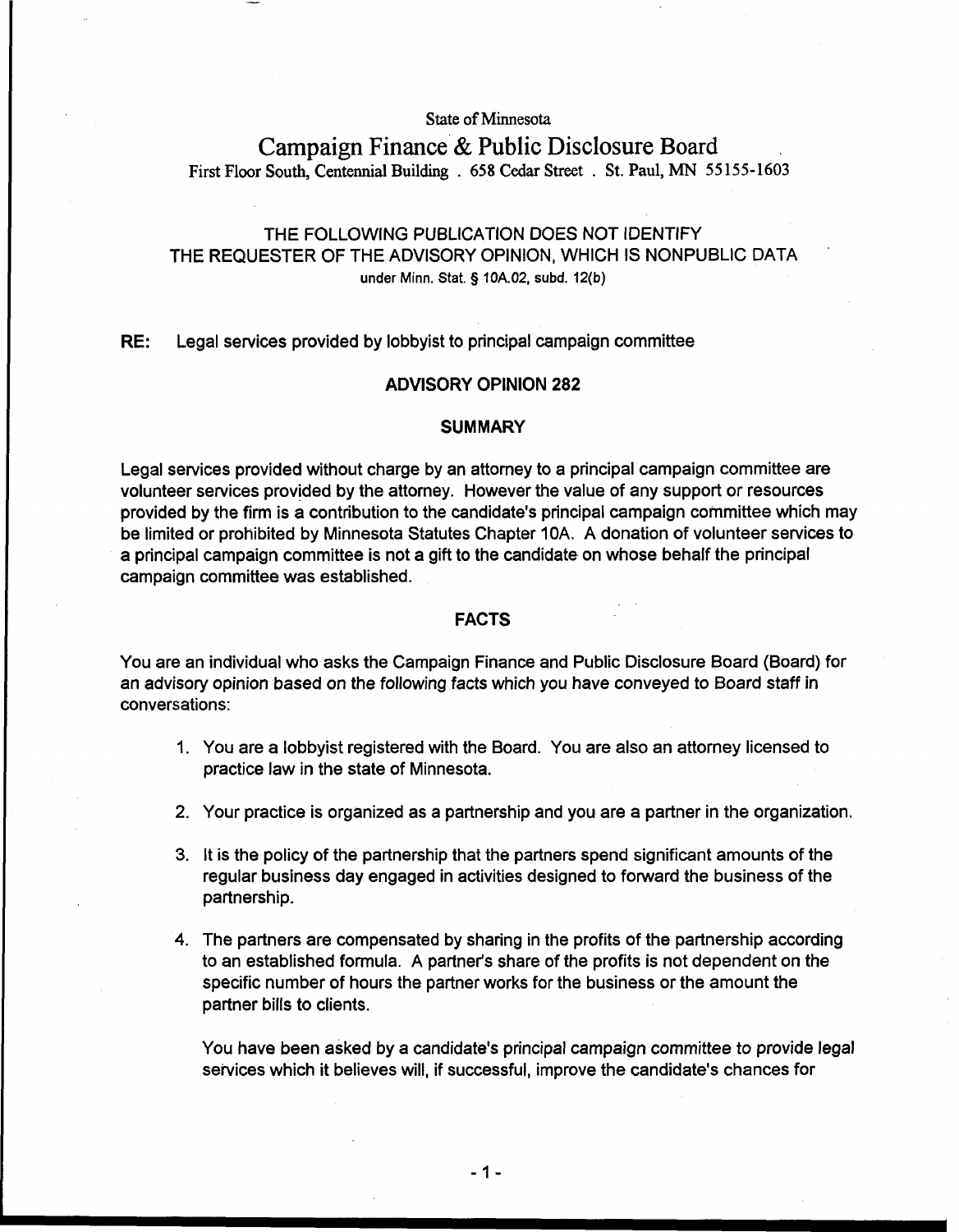nomination or election in the next general election. The candidate on whose behalf the committee was established is a public official.

- 5. The principal campaign committee asks that you volunteer your time to provide these services.
- 6. If you accept this request, you would perform the services during your normal business day, often from your law office.
- 7. Neither you nor your firm would charge the principal campaign committee for your services. Your firm would charge the principal campaign committee for out of pocket expenses such as filing fees or other costs, but would not charge for overhead items such as office expenses, local telephone service, or general secretarial and clerical service.
- 8. You believe that accepted procedure in your partnership would require you to notify the other partners that you intend to provide these services without compensation.
- 9. Your performance of these services would not result in a decrease in your share of partnership profits
- **10.** If you accept the request to perform these services you will, nevertheless, have to perform all of your usual work for the partnership. The services requested by the principal campaign committee will have to be provided over and above your partnership obligations.

You ask the Board whether the performance of legal services under the circumstances described constitutes volunteer services provided to the principal campaign committee. You also ask whether the provision of these services is covered by Minn. Stat. **3 10A.071** which prohibits gifts by lobbyists to public officials.

### **ISSUE ONE**

Are legal services provided under the circumstances described in the facts considered volunteer services and, thus, not a contribution to the candidate's principal campaign committee and not subject to reporting requirements or contribution limits?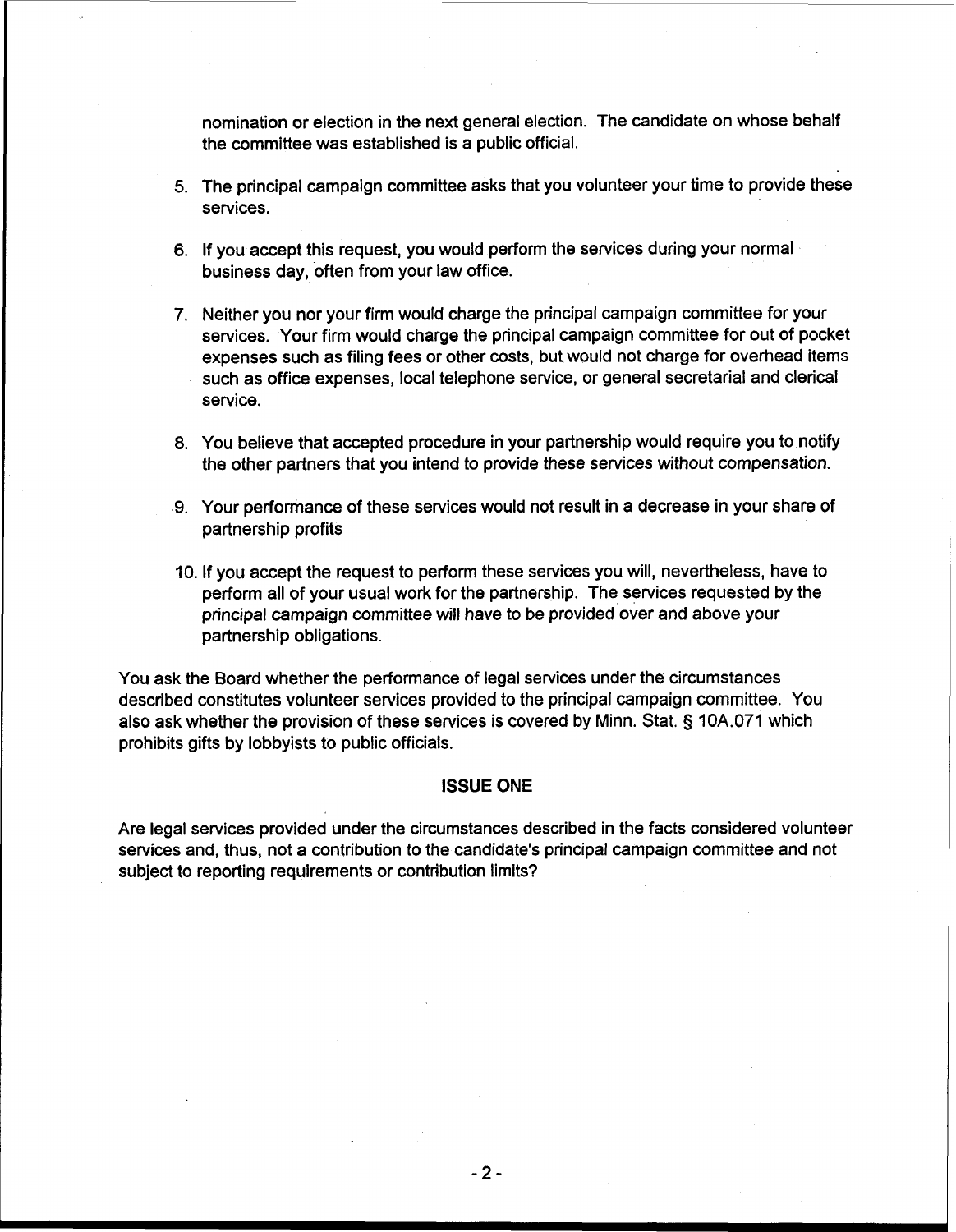# **In the contract of the contract of the contract of the contract of the contract of the contract of the contract of the contract of the contract of the contract of the contract of the contract of the contract of the contra**

Yes. The legal services you personally provide under the circumstances described are volunteer services. However, it is only your own personal time that is a volunteer service. The value of additional services and support provided by your firm is a contribution from the firm unless paid for by the principal campaign committee.

Volunteer services are restricted to services of an individual "volunteering personal time". Minn. Stat. § 10A.01, subd. 7. The services you describe would be performed in addition to your obligation to the partnership. Thus, they can be considered to be provided out of your personal time. However, the overhead of providing an office and all of the associated support provided by the firm is not a contribution of volunteer personal time.

Minnesota Rules, Part 4503.0500, subp. 4, sets forth the criteria for determining to whom a contribution is attributed. That subpart reads as follows:

"An individual or association that pays for or provides goods or services, or makes goods or services available, with the knowledge that they will be used for the benefit of a political committee or a political fund, is the contributor of those goods or services."

The cost of legal services includes both the attorney's time and the many support and overhead items provided by the firm. While an attorney can volunteer personal time, the firm remains the provider of all of the support structure for the attorney's work. The cost of that support structure, unless paid for by the principal campaign committee receiving the services, is a contribution from the firm to the principal campaign committee.

The firm is an unregistered association. Thus, its contribution to a principal campaign committee is limited to \$100 unless the contribution is made by a political fund established by the firm or is accompanied by the disclosure statement required by Minn. Stat. § 10A.22, subd. 7.

### ISSUE TWO

Are your volunteer legal services a prohibited gift under Minn. Stat. **5** 10A.071 because you are a lobbyist?

#### OPINION

No. You are providing legal services for the benefit of the principal campaign committee. Such services are not a gift to the individual candidate on whose behalf the principal campaign committee operates. Therefore, the services are not within the scope of the prohibitions of Minn. Stat. § 10A.071.

Issued:  $11/22/67$  Avent Indin

G. Barry Anderson, Chair Campaign Finance and Public Disclosure Board